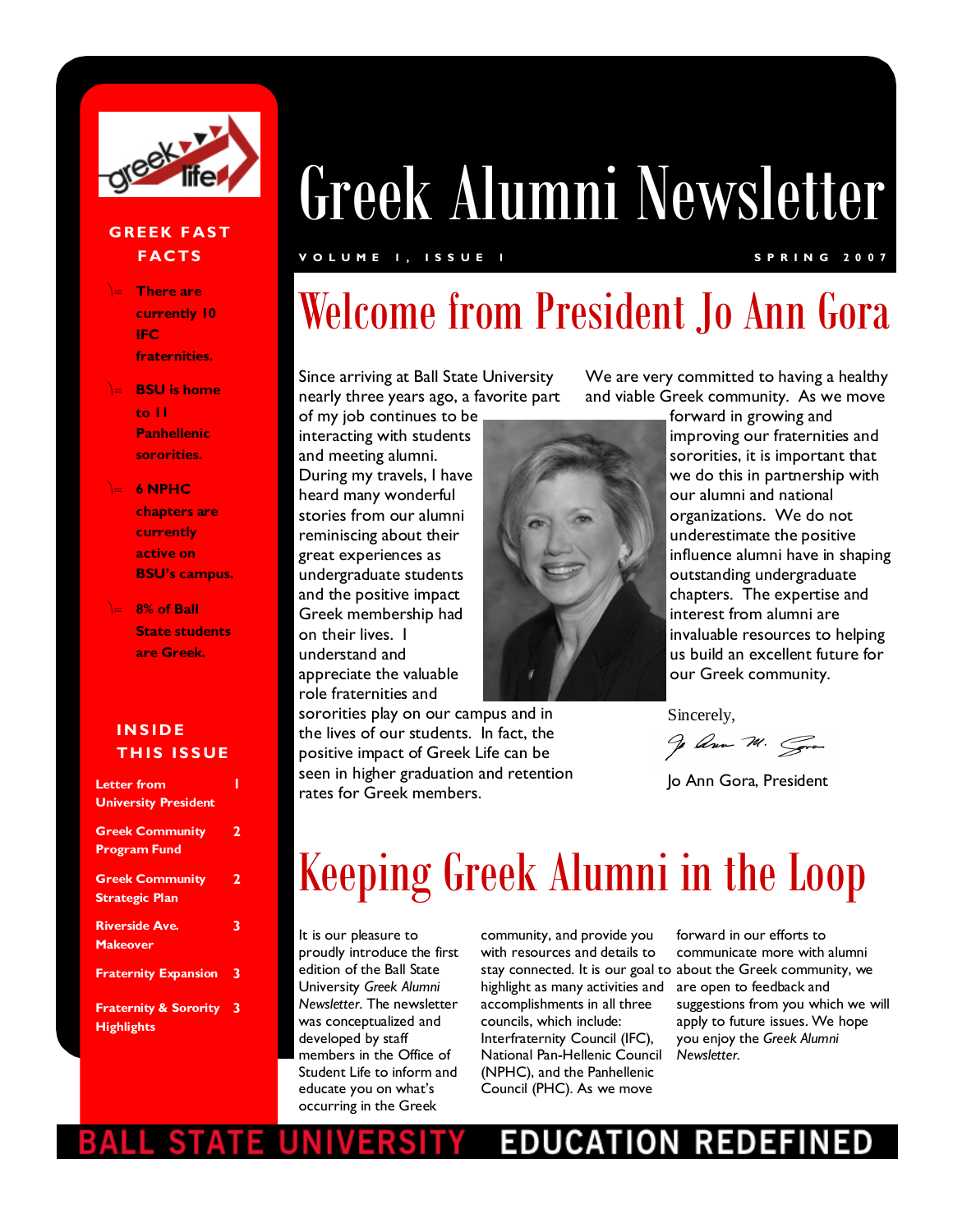

**The 2006 Interfraternity Council Executive Board** 

*The strategic plan will address nine areas of Greek life including values, alumni involvement, housing, recruitment, risk reduction and academics.* 

**The 2006 Panhellenic Council Executive Board Officers.** 



## New Fund Benefits Greek Organizations

During the fall 2006 semester, a \$1,000 anonymous gift to the Ball State University Foundation was given to provide support for fraternity and sorority programming efforts on campus. The Greek Community Program Fund will be used to support program and development efforts of the Greek organizations at Ball State. Programs that will be supported through this fund include leadership development, recruitment, and risk management. Greek organization programs benefit more than 1,100 students belonging to 27 national or international fraternities and sororities. For more information or to contribute to the fund, contact Jennifer Harding, fund stewardship assistant of the Ball State University Foundation, at (765) 285-8312.

## **Council Executive Board Greek Community 5 Year Strategic Plan**

In November 2005, an external consultant was hired by the Division of Student Affairs to assess the Ball State Greek community. He conducted formal and informal interviews with over 120 Greek and non Greek students, administrators, alumni, advisors, community members and reviewed 43 pertinent documents. The final report included many recommendations which would ultimately assist in developing a five year strategic plan for the Greek community. A strategic planning committee comprised of Office of Student Life staff, Greek alumni, advisors and students was charged with creating the groundwork of the plan. The strategic plan will address nine areas of Greek life including Greek values, alumni involvement, housing, recruitment, risk reduction and academics among others. As the committee moves forward in the strategic planning process it will become increasingly important to engage more students and alumni in the process and obtain feedback from others.

As a result a website has been created to keep undergraduates, advisors and alumni updated on the Greek community strategic planning process. Please visit the site at <www.bsu.edu/greeklife/> stratplan for more information. Questions and feedback can be sent through the feedback form located on the website or by contacting Cara Luyster at 765-285-2621 or [cwluyster@bsu.edu.](mailto:cwluyster@bsu.edu.)

*The unveiling of the 5 year plan is scheduled to occur this spring!* 

## Letter From the Office of Student Life

Student Life is the university office responsible for advising and providing resources to the fraternity and sorority community at Ball State University. The Office of Student Life is committed to ensuring a positive and healthy Greek community exists at Ball State and has taken many steps recently to demonstrate this commitment.

This year the university provided two full time and six graduate student staff members to assist the fraternities and sororities, nearly doubling the Greek staff from the previous year. A Greek leadership retreat, new member leadership workshop, support to attend regional and national conferences among other various leadership development opportunities is provided on an annual basis. In addition, regular communication with advisors and alumni has increased over the last twelve months through forums such as this newsletter or the improved Greek life website.

The staff recognizes the value of partnerships with Greek life alumni. Please feel free to contact Cara Luyster, Assistant Director of Student Life, at 765-285-2621 or [cwluyster@bsu.edu](mailto:cwluyster@bsu.edu) with feedback.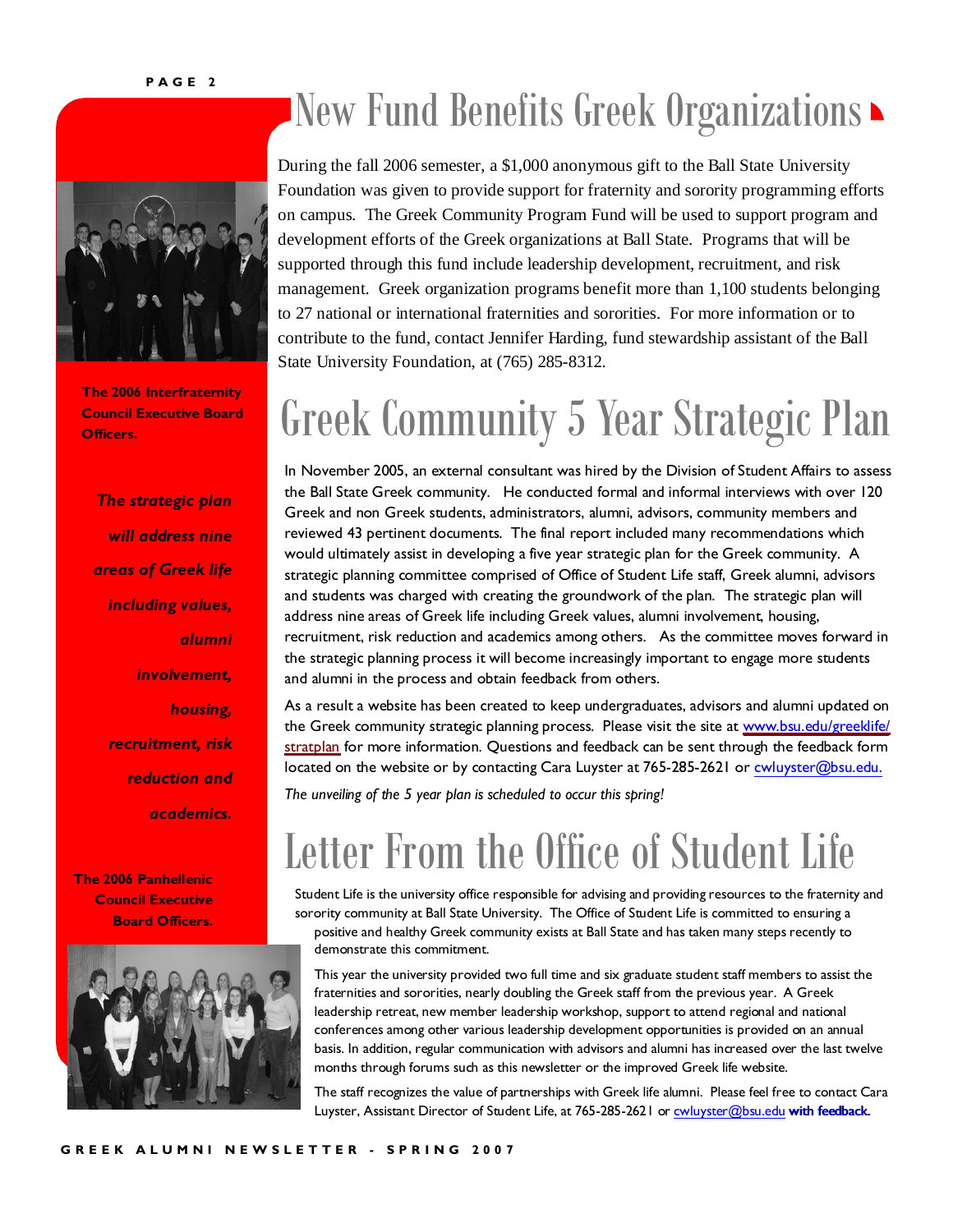## Extreme Makeover: Riverside



**Theta Chi house at 1100 Riverside Avenue.**

Over the past two years Riverside Avenue has taken on a different look due to some big changes.

 The Zeta Beta Tau Fraternity moved in August 2005 from Beechwood Ave to Riverside. Members now live in the former Theta Xi house. While ZBT was busy moving, members of Theta Chi were doing some packing of their own. They moved across the street and now reside in the former Delta Chi house.

This past fall started out with just as much action! Phi Gamma Delta completed renovations on the former Beta Theta Pi house and moved in shortly before the fall semester began.

While the FIJI's were hanging letters, the former Sigma Tau Gamma and Theta Chi houses were demolished to make way for a new privately owned Sigma Phi Epsilon house. In addition, the Lambda Chi Alpha house was torn down. Currently no plans exist for this lot.

As you can tell there have been many changes to the look of "fraternity row." Next time you are visiting Ball State drive down Riverside and see what else has changed!

*Three new fraternities will join and two will rejoin the Ball State Greek community over the next 7 years.* 

## Growing Greek Community

Growth of both individual chapters and the Greek community is a top priority in the Greek strategic planning process. Kappa Alpha Psi Fraternity, Inc. returned to the National Pan-Hellenic Council in the fall of 2006 .

The Interfraternity Council embarked on an aggressive

expansion process. After conducting research and listening to individual presentations, an Expansion Committee comprised of representatives from each IFC fraternity selected the following 5 fraternities. The expansion process will begin at Ball State starting in the spring 2007.

Delta Sigma Phi— Spring 2007 Pi Kappa Phi— Fall 2008 Lambda Chi Alpha— Spring 2010 (returning) Phi Kappa Psi—Fall 2011

Alpha Tau Omega—Spring 2013 (returning)

*Please direct questions to Cara Luyster, Assistant Director of Student Life.*

#### **Philanthropic and Community Service Events Raise Money and Awareness**

raised both money and awareness drive in collaboration with the Philanthropic and community service events continue to be a major component of Greek life. During the 2006 calendar year, fraternities and sororities raised \$53,922.27, and provided 7,676 hours of community service. Several notable events this year of various causes. The men of Phi Beta Sigma Fraternity, Inc. held their 12th

annual "Sigma Sleep-Out for the Homeless" fundraiser. The men camped out at the Scramble Light for 24 hours to raise money for the Muncie Mission and awareness about homelessness. The men of Omega Psi Phi Fraternity, Inc. hosted a blood Muncie Red Cross. This past fall, several other fraternities and sororities held

their annual philanthropic events. Kappa Delta, Delta Zeta, Sigma Kappa, Alpha Omicron Pi, Alpha Chi Omega and Delta Tau Delta all hosted very successful events during the fall 2006 semester. Sigma Nu fraternity brought back its annual Miss Greek pageant and Theta Chi hosted Water Daze for the first time in several years.



Alpha Phi's having fun!